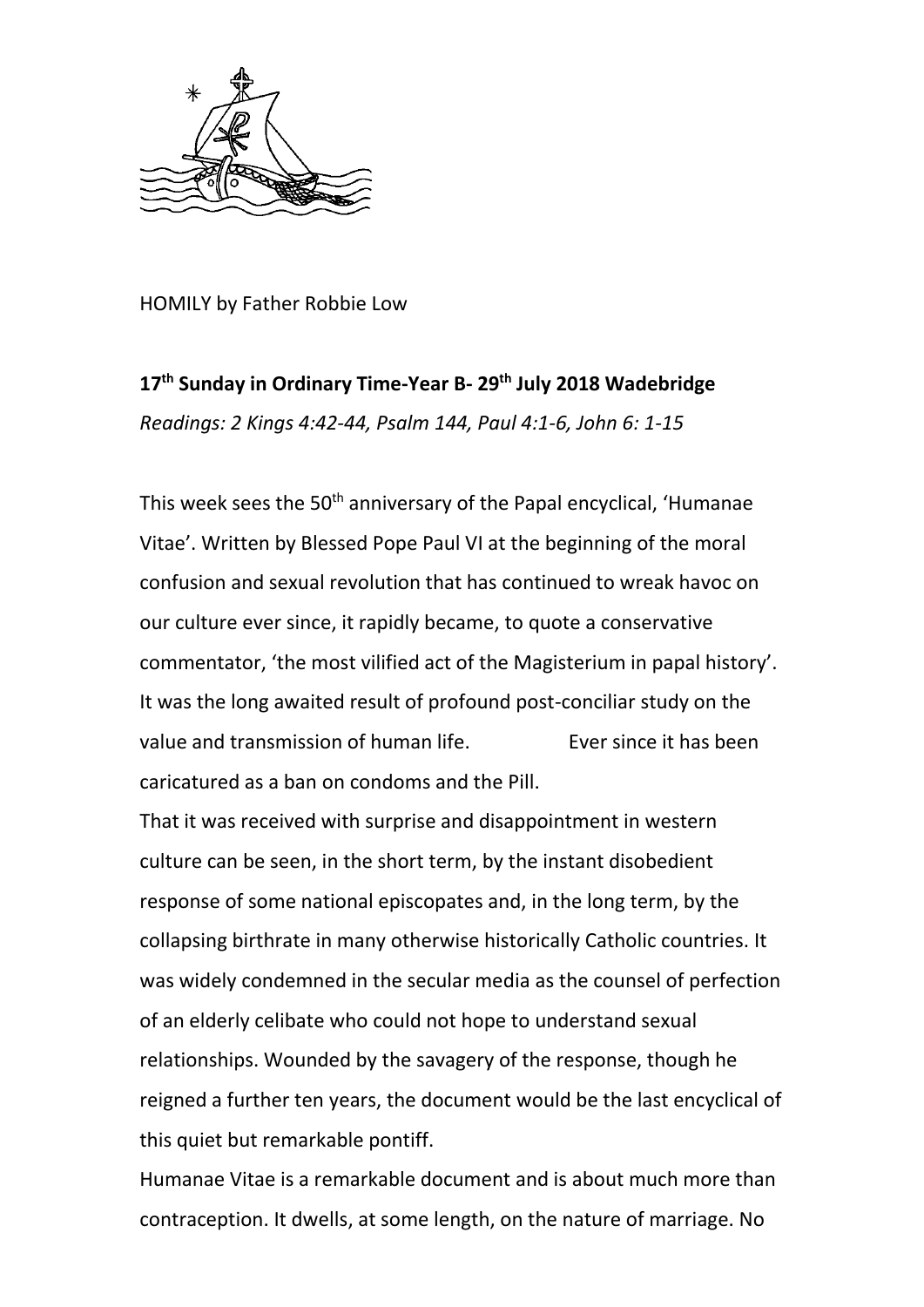Christian teaching has ever approved intercourse outside of this sacramental bond. Humanae Vitae responds to Natural Law (a subject now exiled from many post-modern philosophy departments) in declaring marriage to be necessarily faithful, unitive and open to life, procreative. It defends the dignity of women and asserts the need for men to respect that God given gift. It sees the piecemeal detachment of these qualities as fraught with danger for the future of the family and society.

It is also worth remembering that Christian teaching on the subject of contraception had been consistent from earliest times. It was opposed. The first crack in the wall appeared at the Anglican Lambeth Conference in 1930 where the condemnations of 1917 , describing contraception as 'demoralising to character and hostile to national welfare', morphed into limited permission according 'Christian principles' (not defined) but never for 'selfishness, luxury or convenience'.

The greatest enthusiasts were the eugenicists, like Marie Stopes, who wanted to improve the stock by stopping breeding by the unfit. (Stopes – the great family planning guru, disinherited her son for marrying a woman with poor eyesight.)

Paul VI saw considerable dangers in the radical detachment of marital intimacy from its primary (though not sole) purpose.

The contraceptive society would, he prophesied, have the following consequences:

1)The pretence that sexual intimacy could be inconsequential would lead to widespread marital infidelity. (Divorce has tripled since 1968. Almost half of all marriages now end in divorce. That is the tip of the iceberg. Among the unmarried, promiscuity is epidemic.) 2)The casual availability of contraceptives would lead to the corruption

of the young. (A teacher cannot give your daughter a paracetamol for a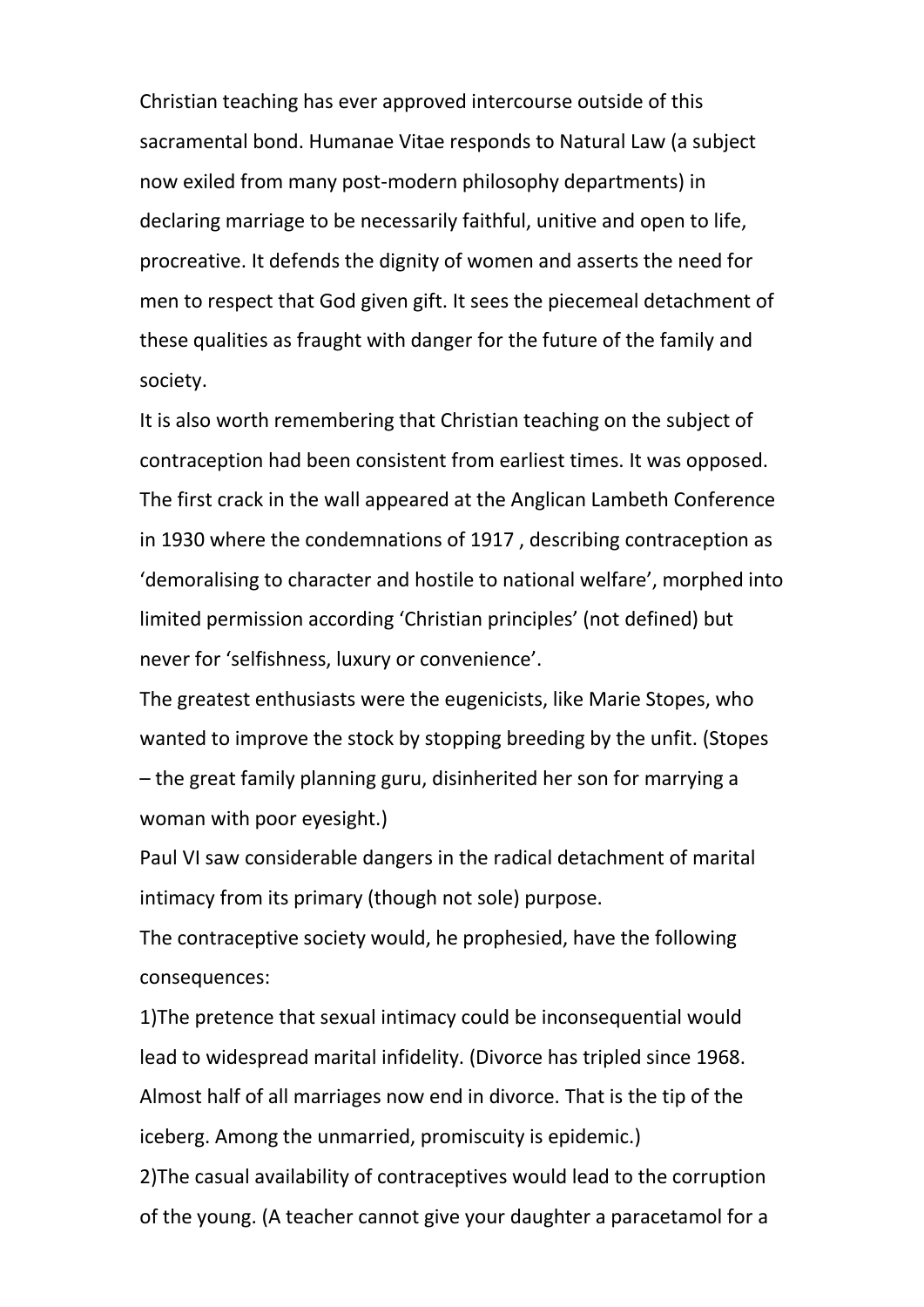headache but a state operative can arrange an abortion for her behind your back. Many youth workers are expected to dispense condoms to their charges. Thus, under peer pressure, what 'self respecting' young man would want to be thought of as not needing them?) 3) 'A man who grows accustomed to the use of contraceptive methods may forget the reverence due to a woman, and, disregarding her physical and emotional equilibrium, reduce her to being a mere instrument for the satisfaction of his own desires, no longer considering her as his partner whom he should surround with care and affection.' (That's a pretty accurate description of the rampant promiscuity that followed the sexual revolution and continues to haunt modern relationships. And of the burgeoning of the massive pornography industry. It's a paragraph that the 'Me too' movement might care to read.)

4)The use, by the state, of such methods to solve economic problems. (Who can forget the brutal tyranny of China's 'one child' policy or India's rewarding sterilisation of the poor with a transistor radio? The massive disjunction between male and female population, caused by selective abortion, in favour of male offspring can be a precursor to imperial expansion or war.)

5) While the Church warned of the dangers of abortion, the eugenicists argued that mass contraception would mean 'every child is a wanted child'. Fifty years on the facts are in. The abortion numbers are six times higher than the worst estimates of 1967 despite the total availability of contraceptives. The much heralded protection afforded by the condom (read the small print) depended on its 'proper use'. In circumstances that militate against considered rational behaviour……the effectiveness falls to 80%. To put it bluntly you have better odds playing Russian roulette.